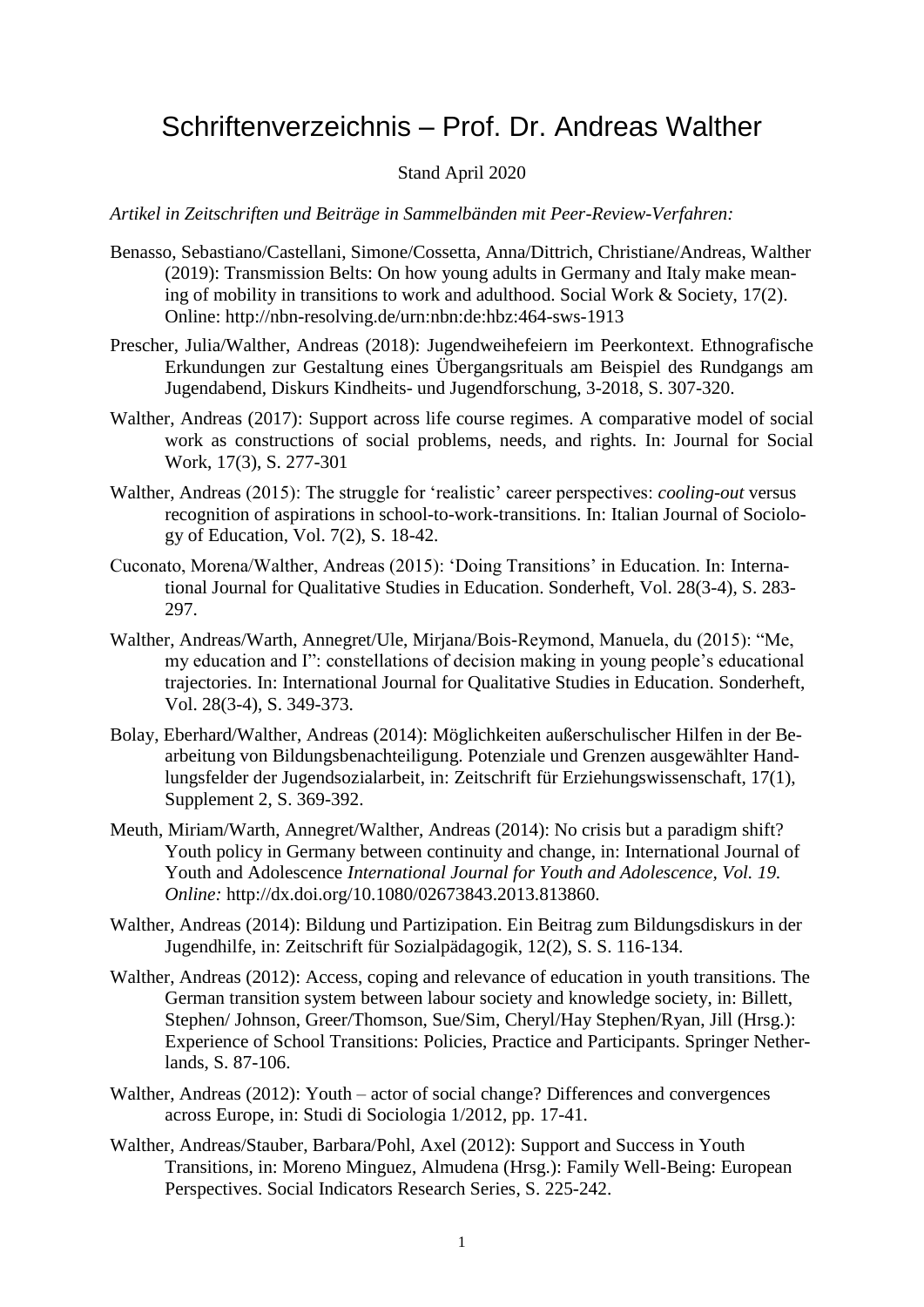- Walther, Andreas (2010): Partizipation oder Nicht-Partizipation? Sozialpädagogische Vergewisserung eines scheinbar eindeutigen Konzepts zwischen Demokratie, sozialer Integration und Bildung, in: neue praxis 2/2010, S. 115-137.
- Walther, Andreas (2009): "It was not my choice, you know?" Young people's subjective views and decision making processes in biographical transitions, in: Schoon, Ingrid/Silbereisen, Rainer K. (Hrsg.): Transitions from School to Work: Globalisation, Individualisation, and Patterns of Diversity. Cambridge: Cambridge University Press, S. 121-145.
- Pohl, Axel/Walther, Andreas (2007): Activating the disadvantaged. Variations in addressing youth transitions across Europe, in: International Journal for Lifelong Education, Vol. 26(5), S. 533-553.
- Walther, Andreas (2007): Aktivierung als neues Paradigma der Lebenslaufpolitik in Europa. Varianten aktiver Arbeitsmarktpolitik im Vergleich und ihre biographischen Auswirkungen auf die Übergänge junger Frauen und Männer, in: Diskurs Kindheits- und Jugendforschung, 2(3), S. 391-405.
- Stauber, Barbara/Walther, Andreas (2006): De-standardised pathways to adulthood in Europe: informal learning in informal networks, in: Papers, Revista de Sociología No. 79, S. 241-262.
- Walther, Andreas (2006): Regimes of Youth Transitions. Choice, flexibility and security in young people's experiences across different European contexts, in: YOUNG, 14(2), S. 119-141.
- Walther, Andreas/Plug, Wim (2006): Transitions from School to Work in Europe: Destandardization and Policy Trends, in: du Bois-Reymond, Manuela/Chisholm, Lynne (Hrsg.): The Modernization of Youth Transitions in Europe. New Directions for Child and Adolescent Development, No. 113, S. 77-91.
- Walther, Andreas/Stauber, Barbara/Pohl, Axel (2005): Informal networks in youth transitions in West Germany, Journal of Youth Studies, (8)2, S. 221-241.
- Walther, Andreas (2002): Benachteiligte Jugendliche': Widersprüche eines sozialpolitischen Deutungsmusters. Anmerkungen aus einer europäisch-vergleichenden Perspektive, in: Soziale Welt, 53(1), S. 87-107.
- EGRIS (European Group for Integrated Social Research (2001): Misleading Trajectories: Transition Dilemmas of Young Adults in Europe, in: Journal of Youth Studies, 4(1), S. 101-119.

# *Monographien und Sammelbände*

- Walther, Andreas/Stauber, Barbara/Rieger-Ladich, Markus/Wanka, Anna (Hrsg.) (2020): Reflexive Übergangsforschung. Theoretische und methodologische Grundlagen. Opladen: Barbara Budrich.
- Pohl, A./Reutlinger, C./Walther, A./Wigger, A. (Hrsg.) (2019): Praktiken Jugendlicher im öffentlichen Raum – zwischen Selbstdarstellung und Teilhabeansprüchen. Wiesbaden: Springer VS.
- Walther, Andreas/Batsleer, Janet/Loncle, Patricia/Pohl, Axel (Hrsg.) (2019): The Struggle of Participation and Young People. Contested Practices, Power and Pedagogies in Public Spaces. London: Routledge.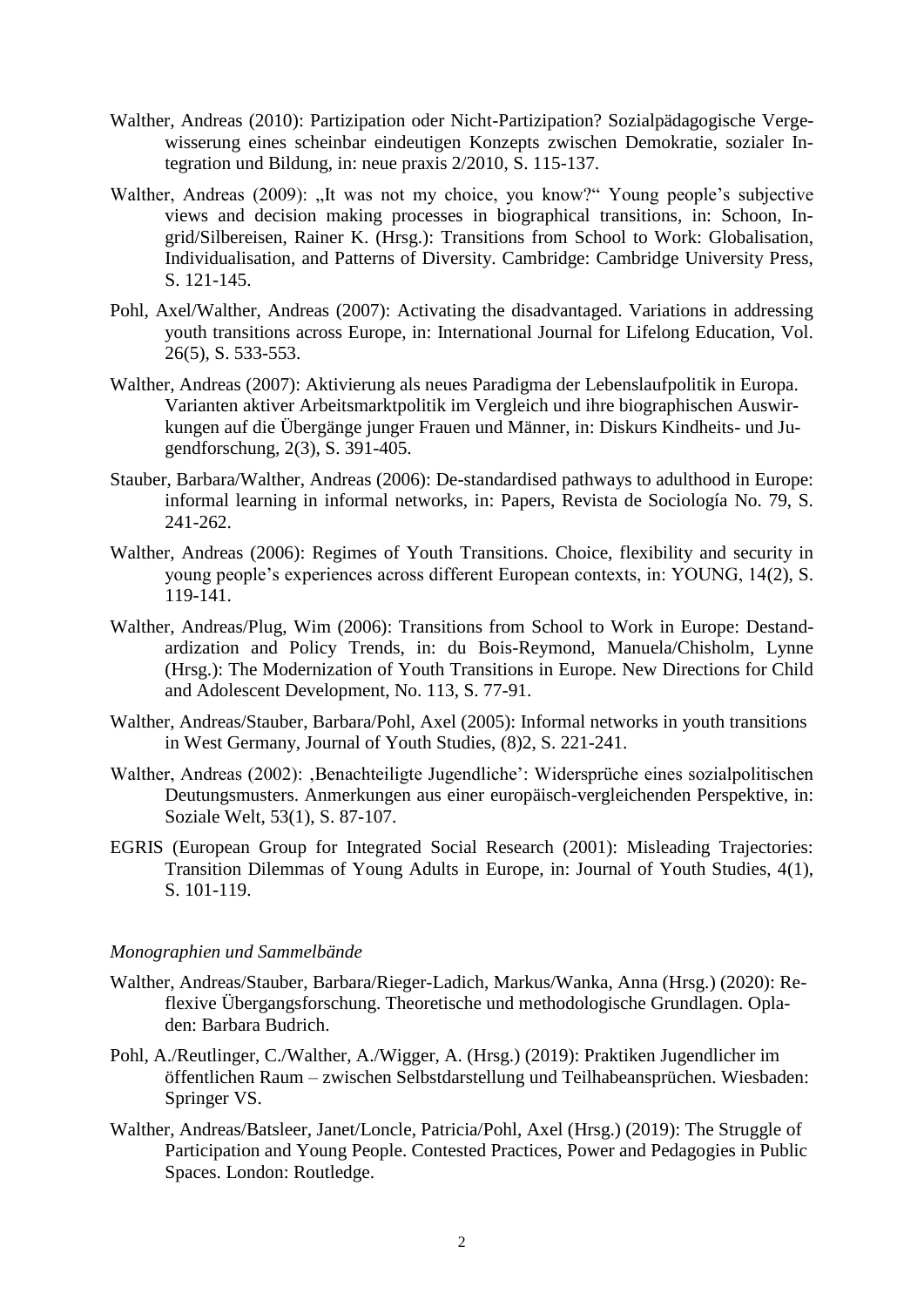- Walther, A./Parreira do Amaral, M./Cuconato, M. (Hrsg.) (2016): Governance of Educational Trajectories in Europe. Pathways, Policies and Practice: London: Bloomsbury.
- Litau, J./Walther, A./Warth, A./Wey, S. (2016) (Hrsg.): Theorie und Forschung zur Lebensbewältigung. Weinheim, Basel: Beltz Juventa.
- Cuconato, Morena/Walther, Andreas (Hrsg.) (2015): Doing transitions in education. International Journal for Qualitative Studies in Education. Sonderheft, Vol. 28(3-4).
- Hof, Christiane/Meuth, Miriam/Walther, Andreas (Hrsg.) (2014): Pädagogik der Übergänge. Übergänge in Lebenslauf und Biographie als Anlässe und Bezugspunkte von Erziehung, Bildung und Hilfe. Beltz Juventa.
- Schröer, Wolfgang/Stauber, Barbara/Walther, Andreas/ Böhnisch, Lothar/Lenz, Karl (Hrsg.) (2013): Handbuch Übergänge. Weinheim, Basel: Beltz Juventa.
- Walther, Andreas/Weinhardt, Marc (Hrsg.) (2013): Beratung im Übergang. Zur sozialpädagogischen Herstellung biographischer Reflexivität. Weinheim, Basel: Beltz Juventa.
- Loncle, Patricia/Cuconato, Morena/Muniglia, Virginie/Walther, Andreas (Hrsg.) (2012): Youth participation in Europe. Beyond Discourses, Practices and Realities. Bristol: Policy Press.
- Pohl, Axel/Stauber, Barbara/Walther, Andreas (Hrsg.) (2011): Jugend Akteurin sozialen Wandels. Weinheim, München: Juventa.
- Walther, Andreas (2011): Regimes der Unterstützung im Lebenslauf. Ein Beitrag zum internationalen Vergleich in der Sozialpädagogik. Opladen: Barbara Budrich Verlag.
- Stauber, Barbara/Pohl, Axel/Walther, Andreas (Hrsg.) (2007): Subjektorientierte Übergangsforschung. Rekonstruktion und Unterstützung biografischer Übergänge junger Erwachsener. Weinheim und München: Juventa.
- Walther, Andreas/du Bois-Reymond, Manuela/Biggart, Andy (Hrsg.) (2006): Participation in transition. Motivation of young people for working and learning across Europe, Frankfurt/Main u.a.: Peter Lang.
- López Blasco, Andreu/Walther, Andreas (Hrsg.) (2004): Políticas de Juventud en Europa un contexto de flexibilidad e incertidumbre. Revista de estudios DE JUVENTUD No 65.
- López Blasco, Andreu/McNeish, Wallace/Walther, Andreas (Hrsg.) (2003): Young people and the contradictions of inclusion: Integrated Transition Policies in Europe. Bristol: Policy Press.
- Miles, Steven/Pohl, Axel/Stauber, Barbara/Walther, Andreas/Banha, Rui/ Gomes Maria do Carmo (2002): Communities of Youth. Aldershot: Ashgate.
- Walther, Andreas/Stauber, Barbara/Biggart, Andy/du Bois-Reymond, Manuela/Furlong, Andy/ López Blasco, Andreu/Moerch, Sven/ Pais, José Machado (Hrsg.) (2002): Misleading Trajectories – Integration Policies for Young Adults in Europe. Opladen: Leske & Budrich.
- Walther, Andreas/Stauber, Barbara (Hrsg.) (1999): Lifelong Learning in Europe differences and divisions, Vol. 2. Tübingen: Neuling.
- Walther, Andreas/Stauber, Barbara (Hrsg.) (1998): Lebenslanges Lernen in Europa Optionen der Vereinbarung von Leben, Lernen und Arbeiten / Lifelong Learning in Europe: Options for the Integration of Living, Learning and Working? Tübingen: Neuling.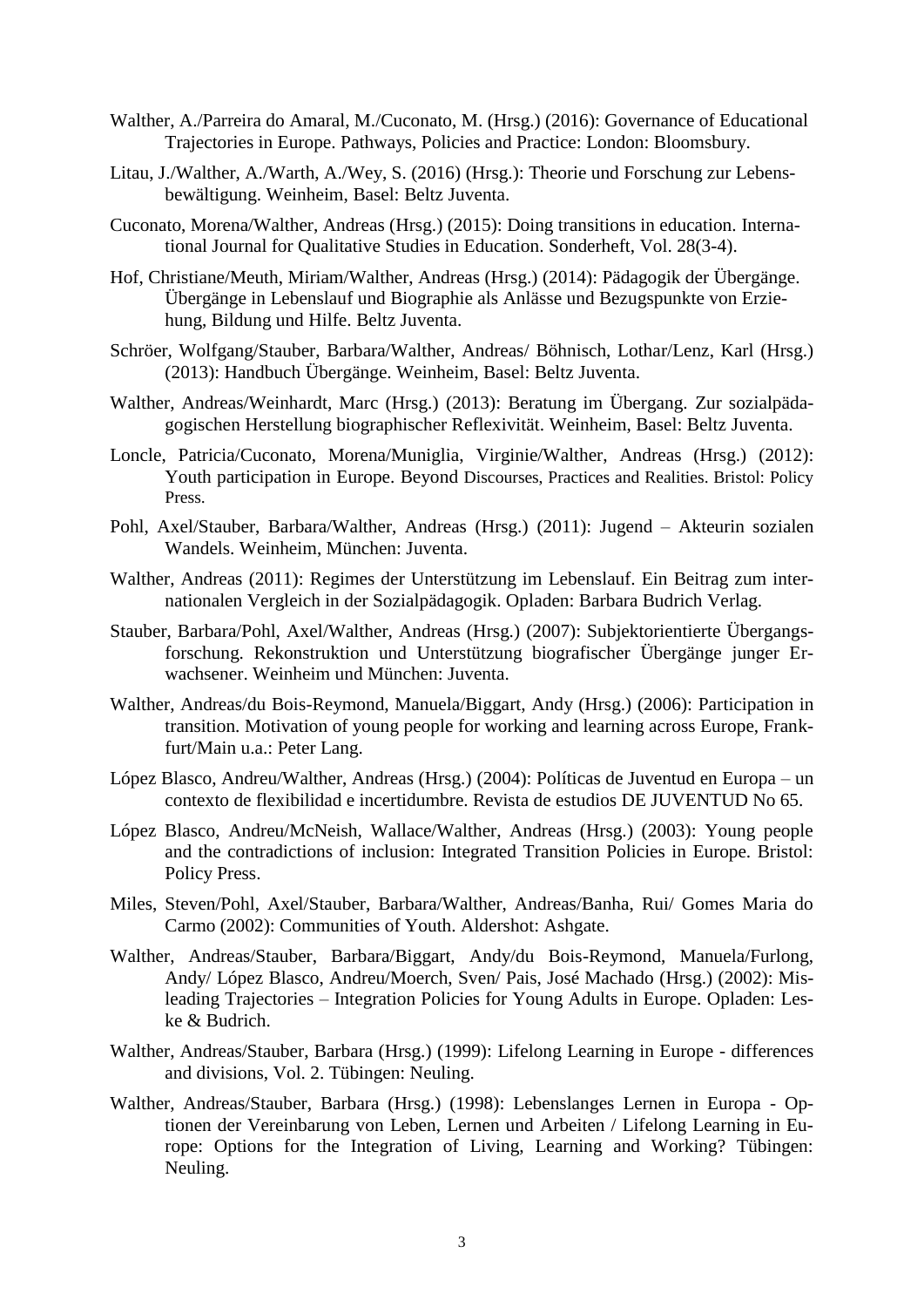- Walther, Andreas (Hrsg.) (1996): Junge Erwachsene in Europa jenseits der Normalbiographie. Opladen: Leske & Budrich.
- Stauber, Barbara/Walther, Andreas (1995): Nur Flausen im Kopf? Lebens- und Berufsentscheidungen von Mädchen und Jungen als Frage regionaler Optionen. Bielefeld: Karin Böllert KT-Verlag.

*Nichtbegutachtete Artikel in Zeitschriften und Sammelbänden*

### (2020)

- Eulenbach, Marcel/Fuchs, Thorsten/Mengilli, Yagmur/Walther, Andreas/Wiezorek, Christine (2020): "Ich mochte Teil einer Jugendbewegung sein"? – Jugendkultur, Protest, Partizipation, in: van Ackeren, Isabell/Bremer, Helmut/Kessl, Fabian/Koller, Hans Chrhristoph, Pfaff, Nicolle,´/Rotter, Caroine/Klein, Dominique/Salaschek, Ulrich (Hrsg.): Bewegungen. Beiträge zum 26. Kongress der Deutschen Gesellschaft für Erziehungswissenschaft, Opladen: Babara Budrich, S. 613-627.
- Julkunen, Ilse/Walther, Andreas (2020): Social Work and Schooling, in: Kessl, Fabian/Lorenz, Walter/Otto, Hans-Uwe/White, Sue (Hrsg.): European Social Work – a Compendium. Opladen et al.: Babraba Budrich, S. 127-153.
- Stauber, Barbara/Wanka, Anna/Walther, Andreas/Rieger-Ladich, Markus (2020*):* Reflexivität in der Übergangsforschung. Doing Transitions als relationale Perspektive auf Übergänge im Lebenslauf, in: Walther, Andreas/Stauber, Barbara/Rieger-Ladich, Markus/ Wanka, Anna (Hrsg.): *Reflexive Übergangsforschung: Theoretische Grundlagen und methodologische Herausforderungen.* Opladen: Verlag Barbara Budrich, S. 281-305.
- Walther, Andreas (2020): Wohlfahrtsstaaten Regimes der Gestaltung von Übergängen. Rekonstruktion durch internationalen Vergleich am Beispiel von Übergängen in Arbeit, in: Walther, Andreas/Stauber, Barbara/Rieger-Ladich, Markus/ Wanka, Anna (Hrsg.): *Reflexive Übergangsforschung: Theoretische Grundlagen und methodologische Herausforderungen.* Opladen: Verlag Barbara Budrich, S. 143-165.
- Walther, Andreas (2020): Meritokratie, Gate-Keeper und Bildungsentscheidungen: Reproduktion von Ungleichheit durch die Herstellung von Übergängen. In: Silkenbeumer, Mirja/Thiersch, Sven/Labede, Julia (Hrsg.): Individualisierte Übergänge: Aufstiege, Abstiege, Umstiege und Ausstiege im Bildungssystem. Wiesbaden: Springer VS (im Druck).

# (2019)

- Batsleer, Janet/Walther, Andreas/Lüküslü, Demet (2019): Struggle over participation: Towards a grounded theory of youth participation. In: Walther, Andreas/Batsleer, Janet/Loncle, Patricia/Pohl, Axel (eds.): The Struggle of Participation and Young People. Contested Practices, Power and Pedagogies in Public Spaces. London: Routledge, S. 199-219.
- Dittrich, Christiane/Walther, Andreas (2019): Berufsorientierung durch Information und Verantwortung. Prozessierung von Übergängen durch die Inszenierung von Beratung in der Schule, in: Chyle, Heike/Dittrich, Christiane/Muche, Claudia/Schröder, Christian/Wlassow, Nina (Hrsg.): Übergänge in Arbeit gestalten. Beratungsdienstleistungen im Vergleich. Weinheim, Basel: Beltz Juventa, S. 115-157.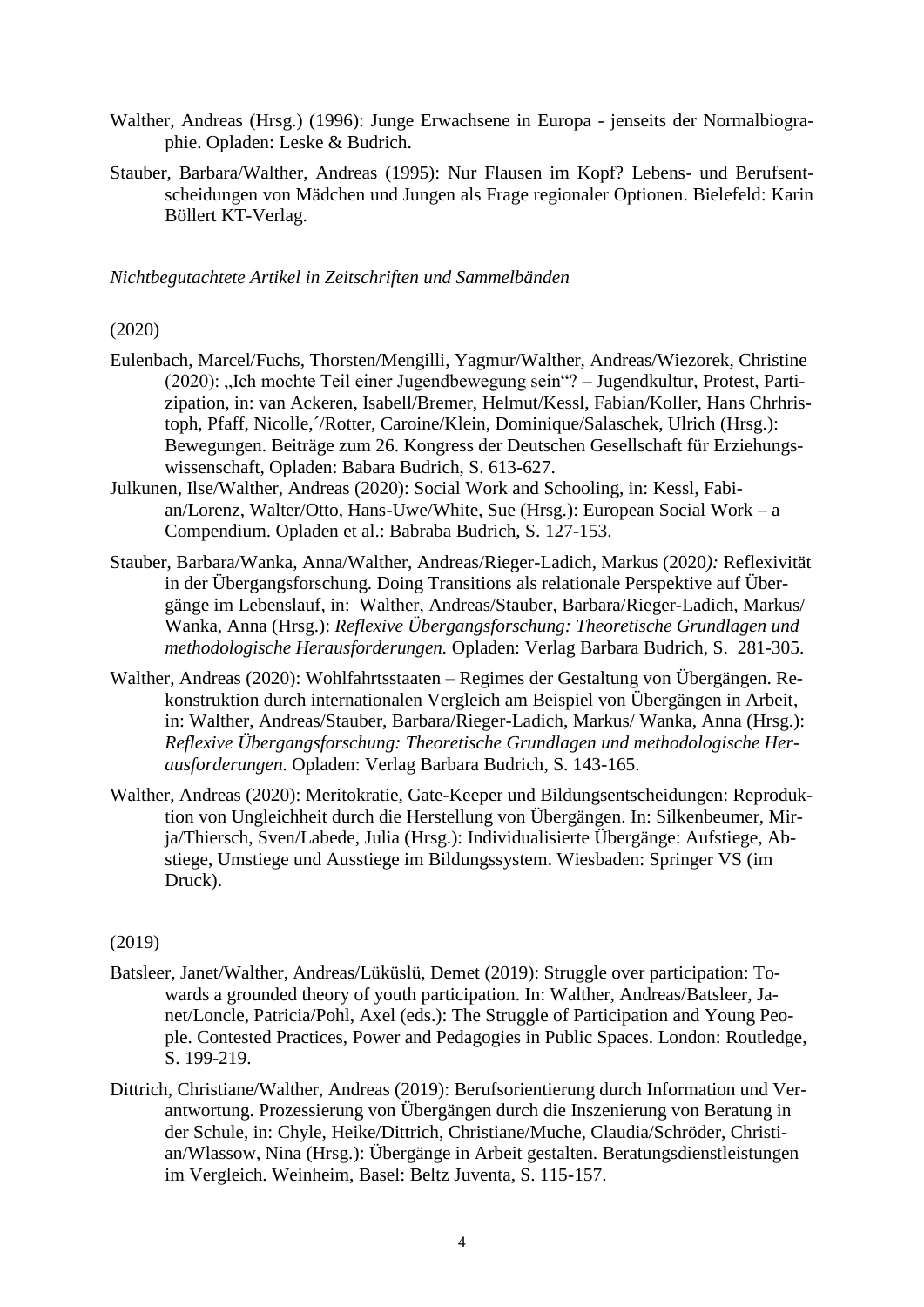- Dittrich, Christiane/Wlassow, Nina/Walther, Andreas (2019): Ein sekundäranalytischer Blick auf Transition Processing - Rationalitäten in der europäischen und nationalen Berichterstattung, in: Chyle, Heike/Dittrich, Christiane/Muche, Claudia/Schröder, Christian/Wlassow, Nina (Hrsg.): Übergänge in Arbeit gestalten. Beratungsdienstleistungen im Vergleich. Weinheim, Basel: Beltz Juventa, S. 32-56.
- Lüküslü, Demet/Pais, Alexandre/Tuorto, Dario/Walther, Andreas (2019): "This is a compressed political system." Ambivalences of formal youth participation. In: Walther, Andreas/Batsleer, Janet/Loncle, Patricia/Pohl, Axel (eds.): The Struggle of Participation and Young People. Contested Practices, Power and Pedagogies in Public Spaces. London: Routledge, S. 67-82.
- Pohl, Axel/Batsleer, Janet/Loncle, Patricia/Walther, Andreas (2019): Contested practices, power and pedagogies of young people in public spaces: an introduction. In: Walther, Andreas/Batsleer, Janet/Loncle, Patricia/Pohl, Axel (eds.): The Struggle of Participation and Young People. Contested Practices, Power and Pedagogies in Public Spaces. London: Routledge, S. 1-13.
- Schröder, Christian/Dittrich, Christiane/Muche, Claudia/Truschkat, Inga/Chyle, Heike/Wlassow, Nina/Ebbers, Ilona/Karl, Ute/Stauber, Barbara/Walther, Andreas (2019): Ergebnisse und Ausblick, in: Chyle, Heike/Dittrich, Christiane/Muche, Claudia/Schröder, Christian/Wlassow, Nina (Hrsg.): Übergänge in Arbeit gestalten. Beratungsdienstleistungen im Vergleich. Weinheim, Basel: Beltz Juventa, S. 322-336.
- Schwanenflügel, Larissa/Walther, Andreas (2019): Partizipation als schwierige Balance zwischen Gerechtigkeit und Konflikt. In: Pohl, Axel/Reutlinger, Christian/Walther, Andreas/Wigger, Annegret (Hrsg.). Praktiken Jugendlicher im öffentlichen Raum – zwischen Selbstdarstellung und Teilhabeansprüchen. Wiesbaden: Springer VS, S. 89-115.
- Walther, Andreas (2019): Lokale Konstellationen von Jugendpartizipation im Vergleich, in: Pohl, Axel/Reutlinger, Christian/Walther, Andreas/Wigger, Annegret (Hrsg.). Praktiken Jugendlicher im öffentlichen Raum – zwischen Selbstdarstellung und Teilhabeansprüchen. Wiesbaden: Springer VS, S. 167-195.
- Walther, Andreas (2019): Teilhabe als Partizipation und als Problem, in: Kommission Sozialpädagogik (Hrsg.): Teilhabe in\*trotz\*durch Sozialpädagogik. Weinheim, Basel: Beltz Juventa, S. 48-64.
- Walther, Andreas/Pohl, Axel/Loncle, Patricia/Thomas, Nigel Patrick (2019): Researching youth participation – theoretical and methodological limitations of existing research and innovative perspectives. In: Walther, Andreas/Batsleer, Janet/Loncle, Patricia/Pohl, Axel (eds.): The Struggle of Participation and Young People. Contested Practices, Power and Pedagogies in Public Spaces. London: Routledge, S. 15-34.
- Walther, Andreas/Pohl, Axel/Reutlinger, Christian/Wigger, Annegret (2019): Partizipation diesseits von Macht und Anerkennung? Teilhabeansprüche in den Praktiken Jugendlicher im öffentlichen Raum. In: Pohl, Axel/Reutlinger, Christian/Walther, Andreas/Wigger, Annegret (Hrsg.). Praktiken Jugendlicher im öffentlichen Raum – zwischen Selbstdarstellung und Teilhabeansprüchen. Wiesbaden: Springer VS, S. 195- 225.
- Wigger, Annegret/Pohl, Axel/Reutlinger, Christian/Walther, Andreas (2019): Praktiken Jugendlicher im öffentlichen Raum – zwischen Selbstdarstellung und Teilhabeansprüchen: eine Annäherung, in: Pohl, Axel/Reutlinger, Christian/Walther, Andreas/Wigger, Annegret (Hrsg.). Praktiken Jugendlicher im öffentlichen Raum – zwischen Selbstdarstellung und Teilhabeansprüchen. Wiesbaden: Springer VS, S. 1-23.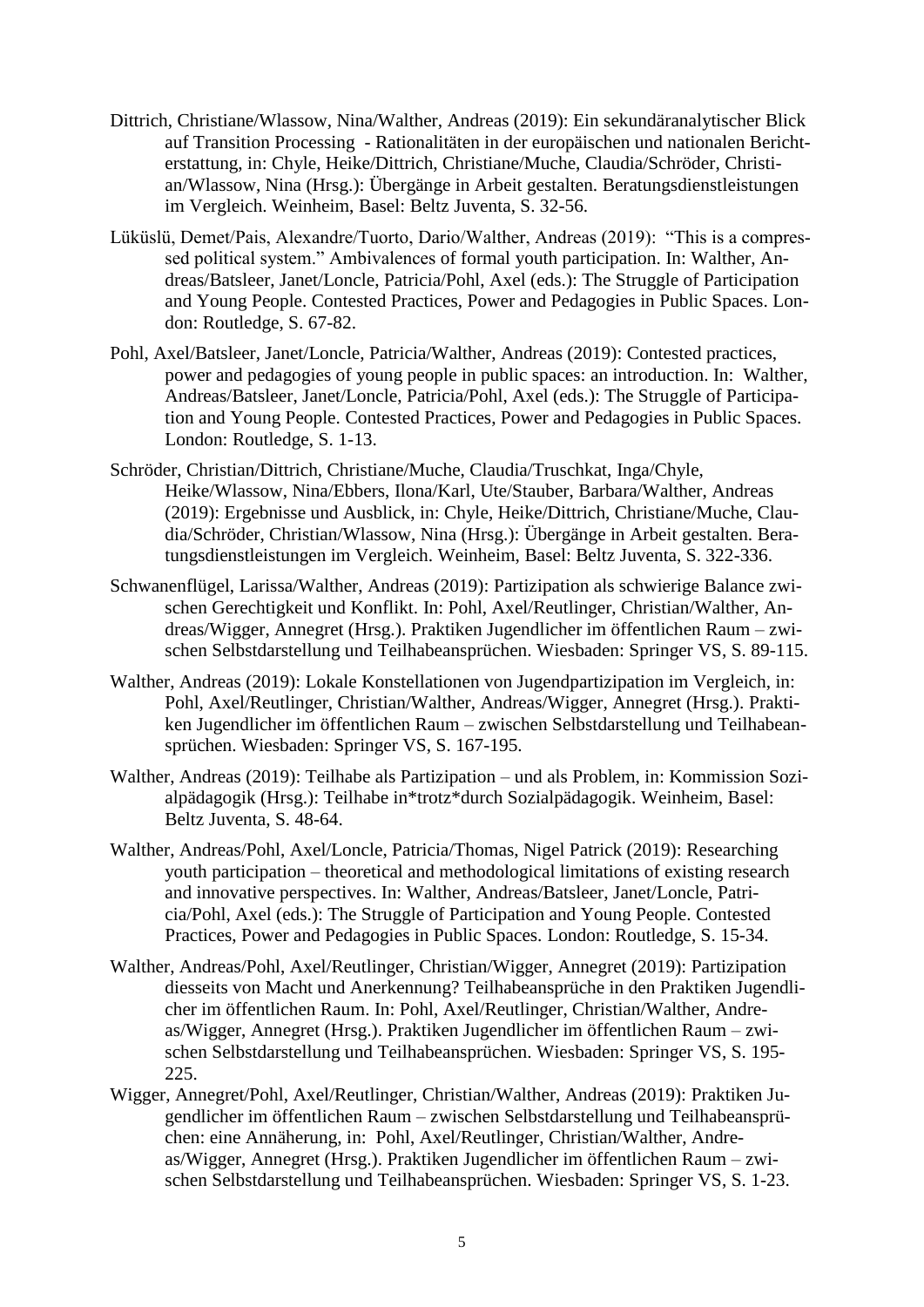(2018)

- Stauber, Barbara/Walther, Andreas (2018): Übergänge im Lebenslauf und Übergangsforschung, in: Otto, Hans-Uwe/Thiersch, Hans/ Treptow, Rainer/Ziegler, Holger (Hrsg.): Handbuch Sozialarbeit/Sozialpädagogik. 6. Auflage, München: Reinhardt, S. 1790- 1803.
- Walther, Andreas (2018): Internationaler Vergleich in der Sozialen Arbeit, in: Otto, Hans-Uwe/Thiersch, Hans/Treptow, Rainer/Ziegler, Holger (Hrsg.): Handbuch Sozialarbeit/Sozialpädagogik. 6. Auflage, München: Reinhardt, S. 687-697.
- Walther, A./Stauber, B. (2018): Bildung und Übergänge, in: Schmidt-Hertha, B./Tippelt, R. (Hrsg.): Handbuch Bildungsforschung. 3. vollständig überarbeitete Auflage. VS Springer, S. 905-923.

#### (2016)

- Cuconato, M./Dale, R./Parreira do Amaral, M./Walther, A. (2016): The Reshaping of Educational Trajectories in European Knowledge Societies, in: Walther, A./Parreira do Amaral, M./Cuconato, M. (Hrsg.): Governance of Educational Trajectories in Europe. Pathways, Policies and Practice: London: Bloomsbury, S. 1-15.
- Cuconato, M./Madzinskaja, K./Walther, A./Warth, A. (2016): Students' Decision Making Strategies During Transitions, in: Walther, A./Parreira do Amaral, M./Cuconato, M.: Governance of Educational Trajectories in Europe. Pathways, Policies and Practice: London: Bloomsbury, S. 223-247.
- Parreira, M. do/Walther, A. (2016): Comparative Multilevel Analysis of Educational Trajectories, in: Walther, A./Parreira do Amaral, M./Cuconato, M.: Governance of Educational Trajectories in Europe. Pathways, Policies and Practice: London: Bloomsbury,S. 265-285.
- Pohl, A./Walther, A. (2016): Jugendhilfe als (Integrierte) Übergangspolitik? In: Lüdtke, J./Wiezorek, C. (Hrsg.): Jugendpolitiken. Wie geht Gesellschaft mit "ihrer" Jugend um? Weinheim, Bael: Beltz Juventa, S. 120-141.
- Schwanenflügel, L./Walther, A. (2016): , Verjugendsozialarbeiterisierung' oder Infrastruktur der Anerkennung? Kinder- und Jugendhilfe im aktivierenden Wohlfahrtsstaat, in: Zipperle, M./Bauer, P./Stauber, B./Treptow, R. (Hrsg.): Vermitteln. Eine Aufgabe von Theorie und Praxis Sozialer Arbeit. Wiesbaden: VS Springer, S. 309-323.
- Schwanenflügel, L./Walther, A. (2016): Jugendhilfe ohne Jugendpolitik? Oder: Teilhabe von Kindern und Jugendlichen im aktivierenden Wohlfahrtsstaat, in: Lüdtke, J./Wiezorek, C. (Hrsg.): Jugendpolitiken. Wie geht Gesellschaft mit "ihrer" Jugend um? Weinheim, Bael: Beltz Juventa, S. 53-69.
- Stauber, B./Walther, A. (2016): Junge Erwachsene, in: Schröer, W./Struck, N./Wolff, M. (Hrsg.): Handbuch Kinder- und Jugendhilfe. 2. überarbeitete Auflage. Weinheim, Basel: Beltz Juventa, S., S. 135-166
- Stauber, B./Walther, A. (2016): Lebensweltorientierung in der Gestaltung biografischer Übergänge, in: Grundwald, K./Thiersch (hrsg.): Praxis Lebensweltorientierter Sozialer Arbeit, Weinheim, Basel: Beltz Juventa, S. 599-571.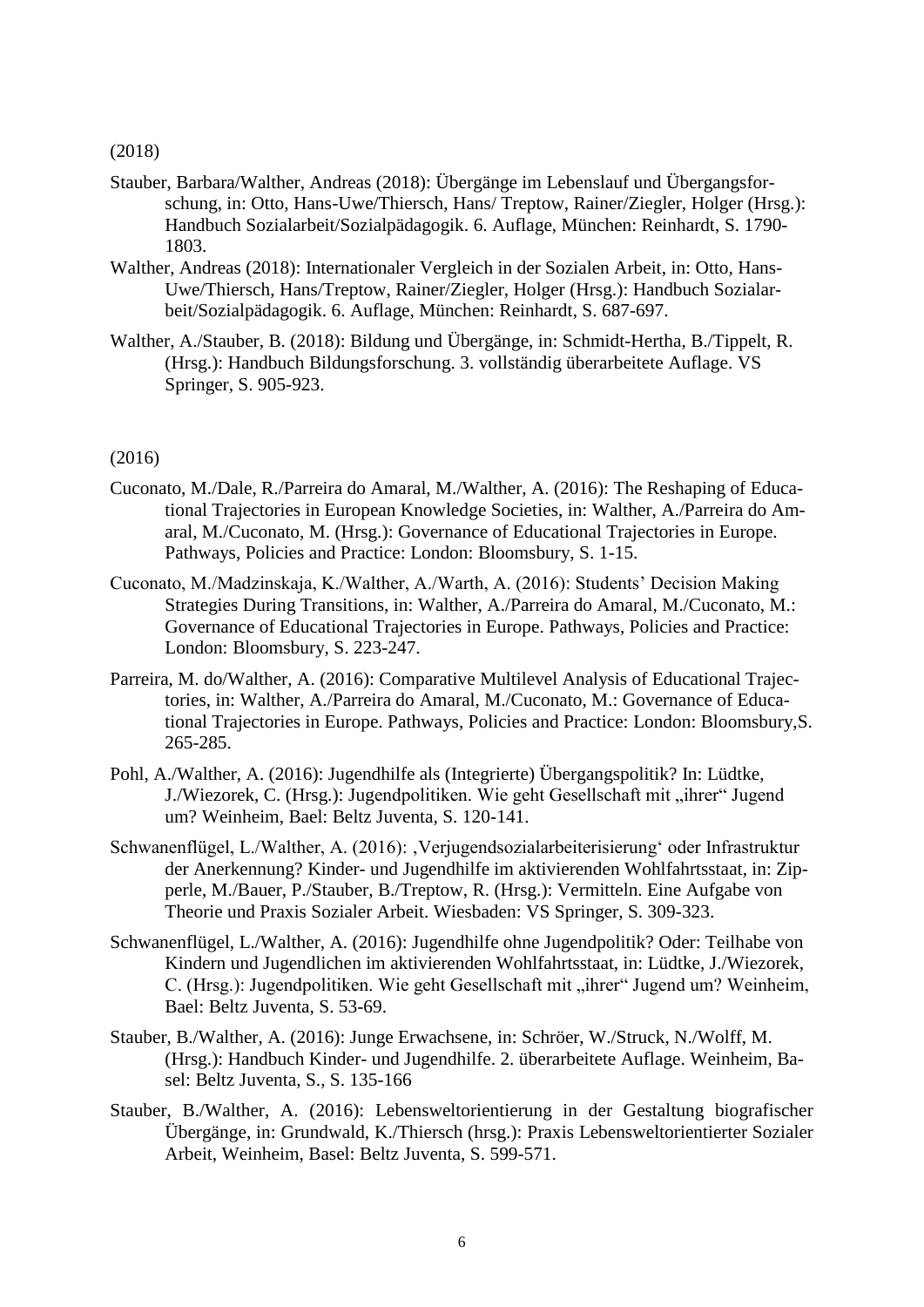- Walther, A. (2016): Bildung und Bewältigung im Lebenslauf. Sozialpädagogische Forschungsperspektiven, in: Litau, J./Walther, A./Warth, A./Wey, S. (Hrsg.): Theorie und Forschung zur Lebensbewältigung. Weinheim, Basel: Beltz Juventa, S. 60-90.
- Walther, A. (2016): Jugendhilfe in Europa, in: Schröer, W./Struck, N./Wolff, M. (Hrsg.): Handbuch Kinder- und Jugendhilfe. 2. überarbeitete Auflage. Weinheim, Basel: Beltz Juventa, S. 1375-1405.
- Walther, A. (2016): Pädagogik als Gestaltung und Gestalterin von Übergängen im Lebenslauf, in: Sonderpädagogische Förderung heute, 61(2), S. 121-138.
- Walther, A. (2016): Übergangsberatung: Grundlagen und Perspektiven, in: Gieseke, W./Nittel, D. (Hrsg.): Handbuch Pädagogische Beratung über die Lebensspanne. Weinheim, Basel: Beltz Juventa, S. 644-656.
- Walther, A./Cuconato, M./Parreira do Amaral, M./Dale, R. (2016): Comparative Perspective on the Governance of Education in the Life Course, in: Walther, A./Parreira do Amaral, M./Cuconato, M.: Governance of Educational Trajectories in Europe. Pathways, Policies and Practice: London: Bloomsbury, S. 15-35.
- Walther, A./Weinhardt, M. (2016): Organisation und Organisationen von Beratung im Übergang, in: Althans, B./Engel, J. (Hrsg.): Responsive Organisationsforschung. Wiesbaden: VS Springer, S. 307-327.

# (2015)

- Ahmed, S./Hirschfeld, H./Schwanenflügel, L./Zipperle, M./Walther, A./Wiezorek, C. (2015): Eindeutige Unterscheidungen? Entgrenzungen zwischen Ein- und Ausschließung in bildungsbezogenen Hilfen für Kinder und Jugendliche, in: Kommission Sozialpädagogik (Hrsg.): Praktiken der Ein- und Ausschließungen in der Sozialen Arbeit, Weinheim, München: Beltz Juventa, S. 193-209.
- Schwanenflügel, L./Walther, A. (2015): Jugendhilfe im Übergang: Anerkennung von Bildungssubjekten oder Cooling-Out von BildungsverliererInnen? In: AGJ (Hrsg.): Gesellschaftlicher Wandel – Neue Herausforderungen für die Kinder- und Jugendhilfe?! Berlin: AGJ, S. 143-159.
- Walther, A. (2015): Übergänge im Lebenslauf: Erziehungswissenschaftliche Heuristik oder pädagogische Gestaltungsaufgabe? In: Schmidt-Lauff, S./Felden, Heide von/Pätzold, Henning (Hrsg.): Transitionen in der Erwachsenenbildung: gesellschaftliche, institutionelle und individuelle Übergänge. Opladen: Barbara Budrich, S. 35-57.
- Walther, A. (2015): Wider den Einschluss: Inklusion aus sozialpädagogischer Perspektive, in: Schnell, I. (Hrsg.): Herausforderung Inklusion. Bad Heilbrunn: Klinkhardt, S. 33-40.

# (2014)

- Walther, Andreas (2014): Der Kampf um , realistische Berufsperspektiven'. Cooling-Out oder Aufrechterhaltung von Teilhabeansprüchen im Übergangssystem, in: Karl, U. (Hrsg.): Rationalitäten im Übergang. Weinheim, München: Beltz Juventa, S. 118-136.
- Walther, Andreas (2014): Aneignung und Anerkennung. Subjektbezogene und soziale Dimensionen eines sozialpädagogischen Bildungsbegriffs, in: Deinet, Ulrich/Reutlinger, Christian (Hrsg.): Tätigkeit – Aneignung – Bildung. Positionierungen zwischen Virtualität und Gegenständlichkeit. Wiesbaden: VS Springer, S. 97-113.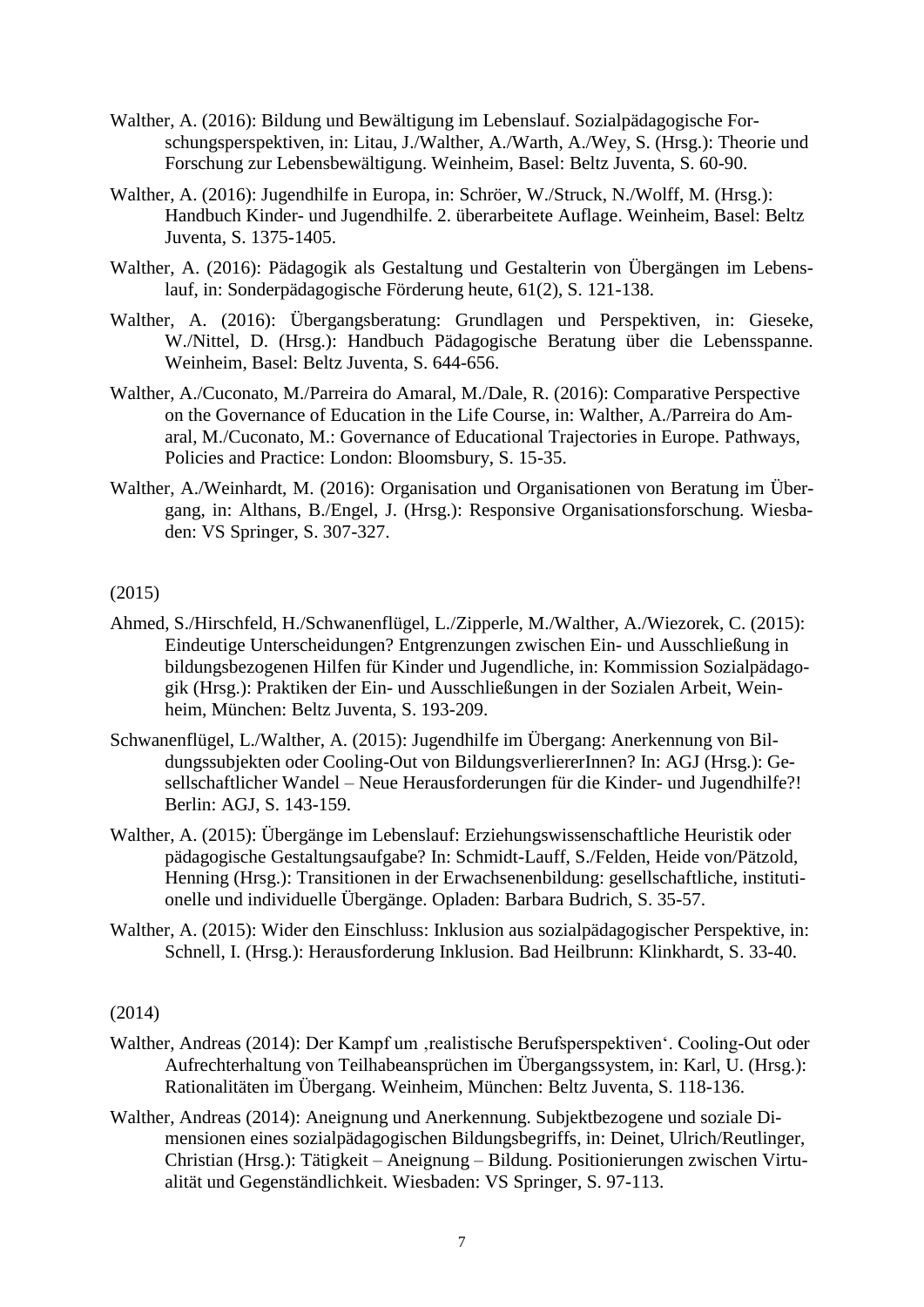Walther, Andreas (2014): Sozialpädagogik und "Social Pedagogy" – Internationaler Vergleich oder (doppelte) Rezeption "deutscher" Theoriebildung durch die Hintertür, in: Faas, Stefan/Zipperle, Mirjana (Hrsg.): Sozialer Wandel: Herausforderungen für Kulturelle Bildung und Soziale Arbeit. Wiesbaden: VS Springer, S. 89-107.

# (2013)

- Pohl, Axel/Walther, Andreas (2013): Perspektiven einer integrierten Übergangspolitik, in: Schröer, Wolfgang/Stauber, Barbara/Walther, Andreas/ Böhnisch, Lothar/Lenz, Karl (Hrsg.) (2013): Handbuch Übergänge. Weinheim, Basel: Beltz Juventa, S. 929-947.
- Stauber, Barbara/Walther, Andreas (2013): Junge Erwachsene eine Lebenslage des Übergangs? In: Schröer, Wolfgang/Stauber, Barbara/Walther, Andreas/ Böhnisch, Lothar/Lenz, Karl (Hrsg.) (2013): Handbuch Übergänge. Weinheim, Basel: Beltz Juventa, S. 270-291.
- Walther, Andreas (2013): International vergleichende Übergangsforschung, in: Schröer, Wolfgang/Stauber, Barbara/Walther, Andreas/ Böhnisch, Lothar/Lenz, Karl (Hrsg.) (2013): Handbuch Übergänge. Weinheim, Basel: Beltz Juventa, S. 1091-1115.
- Walther, Andreas (2013): Beratung aus der Sicht von Subjektorientierter Übergangsforschung und Sozialpädagogik des Übergangs, in: Walther, Andreas/Weinhardt, Marc (Hrsg.): Beratung im Übergang. Zur sozialpädagogischen Herstellung biographischer Reflexivität. Weinheim, Basel: Beltz Juventa, S. 16-35.
- Walther, Andreas (2013): Zumutungen des Lebenslaufs. In: Bareis, Ellen/Kolbe, Christian/Ott, Marion/Rathgeb, Kerstin/Schütte-Bäumner, Christian (Hrsg.): Episoden sozialler Ausschließung. Definitionskämpfe und widerständige Praktiken. Münster: Westfälisches Dampfboot, S. 248-263.
- Walther, Andreas (2013): Kompetenz und Partizipation: Dilemmata der Jugendhilfe in der Wissensgesellschaft, in: Faas, Stefan/Bauer, Petra/Treptow, Rainer (Hrsg.): Kompetenz, Performanz und soziale Teilhabe. Sozialpädagogische Perspektiven auf ein bildungstheoretisches Konstrukt. Wiesbaden: VS Verlag (im Druck).
- Walther, Andreas (2013): Prekäre Konstruktionen. Zu den Lebenslagen junger Erwachsener im Kontext entstandardisierter Lebensläufe, in: Sozial Extra, 36(11-12), S. 13-18.
- Walther, Andreas/Stauber, Barbara (2013): Übergänge im Lebenslauf, in: Schröer, Wolfgang/Stauber, Barbara/Walther, Andreas/Böhnisch, Lothar/Lenz, Karl (Hrsg.) (2013): Handbuch Übergänge. Weinheim, Basel: Beltz Juventa, S. 23-44.

# (2012)

- Muniglia, Virginie/Cuconato, Morena/Loncle, Patricia/Walther, Andreas (2012): The analysis of youth participation in contemporary literature: a European perspective, in: Loncle, Patricia/ Cuconato, Morena/Muniglia, Virginie/Walther, Andreas (Hrsg.):Youth Participation in Europe. Beyond Discourses, Practices and Realities. Bristol: Policy Press, S. 1-21.
- Loncle, Patricia/Leahy, Pat/Muniglia, Virginie/Walther, Andreas (2012): Youth participation: strong discourses, weak policies, a general perspective, in: Loncle, Patricia/ Cuconato, Morena/Muniglia, Virginie/Walther, Andreas (Hrsg.):Youth Participation in Europe. Beyond Discourses, Practices and Realities. Bristol: Policy Press, S. 21-39.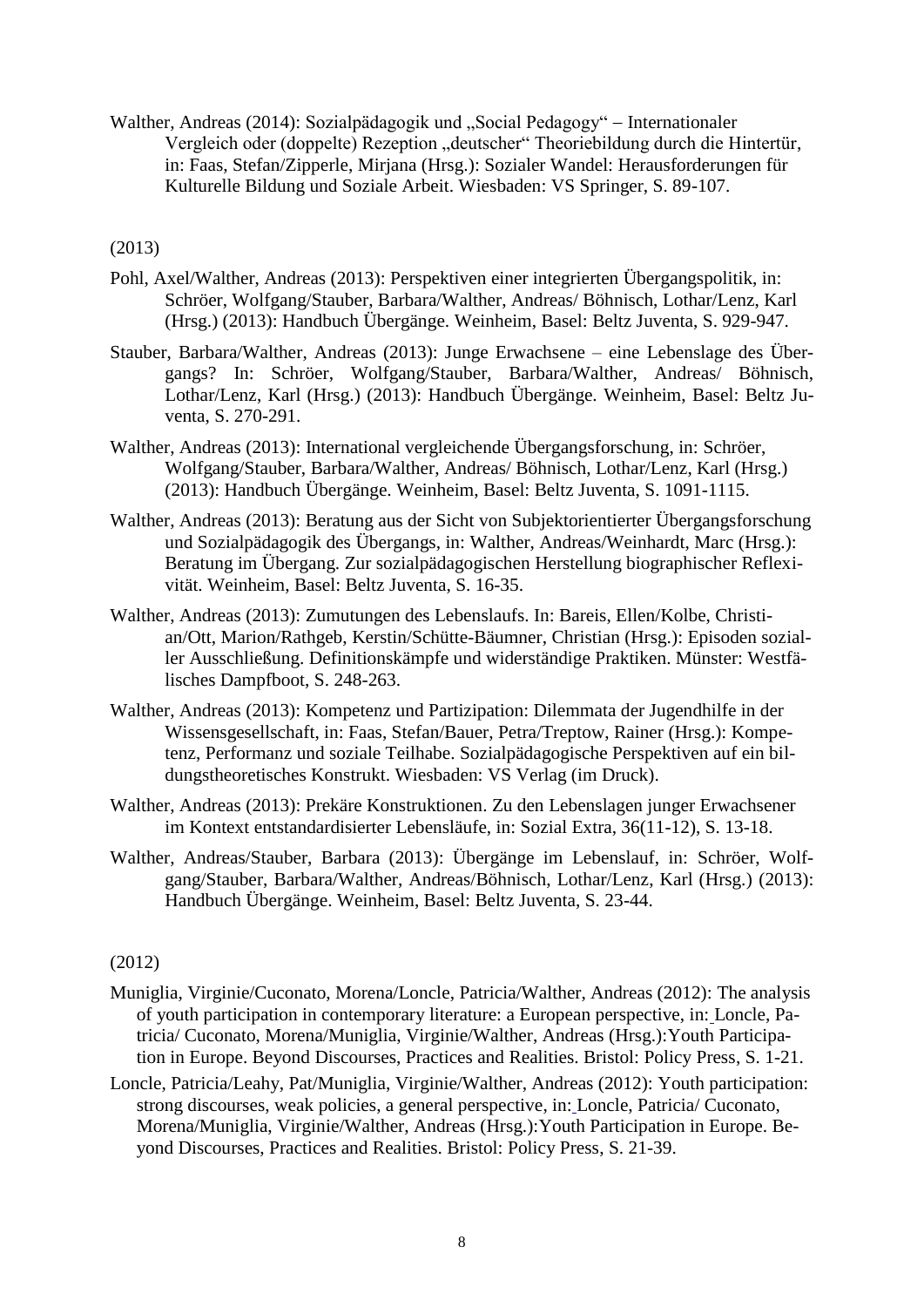- Schwanenflügel, Larissa von/Walther, Andreas (2012): Partizipation und Teilhabe, in: Bockhorst, Hildegard/Reinwand, Vanessa-Isabelle/Zacharias, Wolfgang (Hrsg.): Handbuch Kulturelle Bildung. München: kopaed, S. 274-279.
- Walther, Andreas (2012): Schwierige Jugendliche prekäre Übergänge? Ein biografischer und international vergleichender Blick auf Herausforderungen im Übergang vom Jugendin das Erwachsenenalter, in: Katzenbach, D./Schnell, I./Thielen, M. (Hrsg.): Prekäre Übergänge? Erwachsenwerden unter den Bedingungen von Behinderung und Benachteiligung. Bad Heilbrunn: Klinkhardt, S. .
- Walther, Andreas (2012): Learning to participate or participating to learn, in: Loncle, Patricia/ Cuconato, Morena/Muniglia, Virginie/Walther, Andreas (Hrsg.):Youth Participation in Europe. Beyond Discourses, Practices and Realities. Bristol: Policy Press, S. 189-207.
- Walther, Andreas (2012): Participation or non-participation? Getting beyond dichotomies by applying an ideology-critical, a comparative and a biographical perspective, in: Loncle, Patricia/ Cuconato, Morena/Muniglia, Virginie/Walther, Andreas (Hrsg.):Youth Participation in Europe. Beyond Discourses, Practices and Realities. Bristol: Policy Press, S. 227- 245.
- Walther, Andreas (2013): Prekäre Konstruktionen. Zu den Lebenslagen junger Erwachsener im Kontext entstandardisierter Lebensläufe, in: Sozial Extra 36(11-12), S. 13-18.

# (2011)

- Stauber, Barbara/Walther, Andreas (2011): Übergänge in den Beruf, in: Otto, Hans-Uwe/Thiersch, Hans (Hrsg.): Handbuch Sozialarbeit/Sozialpädagogik. 4. Auflage, München: Reinhardt, S. 1703-1716.
- Walther, Andreas (2011): Making the lifelong learning citizen? Europäische Perspektiven einer aktivierenden Lebenslaufpolitik? In: Kommission Sozialpädagogik (Hrsg.): Bildung des Effective Citizen – Sozialpädagogik auf dem Weg zu einem neuen Sozialentwurf? Weinheim, München: Juventa, S. 139-157.
- Walther, Andreas (2011): Konstruktionen von Hilfebedarf im internationalen Vergleich. Lebenslaufregimes als Bezugsrahmen für den vergleichende sozialpädagogische Forschung, in: Oelerich, Gertrud/Otto, Hans-Uwe (Hrsg.): Soziale Arbeit und Empirische Forschung. Ein Studienbuch. Wiesbaden: VS-Verlag, S. 253-273.
- Walther, Andreas (2011): Handeln junger Frauen und Männer in der Öffentlichkeit Partizipation oder Nicht-Partizipation? In: Pohl, Axel/Stauber, Barbara/Walther, Andreas (Hrsg.): Jugend – Akteurin sozialen Wandels. Weinheim, München: Juventa, S. 203- 237.
- Walther, Andreas (2011): "Übergangsregimes" als transdisziplinäres Modell international vergleichender Jugendforschung, in: Riegel, Christine/Scherr, Albert/Stauber, Barbara (Hrsg.): Transdisziplinäre Jugendforschung. Wiesbaden: VS-Verlag, S. 305-327.
- Walther, Andreas/Stauber, Barbara (2011): Soziale Arbeit und Europa am Beispiel von Jugendpolitik und Jugendhilfe, in: Online-Enyklopädie Erziehungswissenschaft. Weinheim und München: Juventa. DOI 10.3262/EEO14110186
- Walther, Andreas/Parreira do Amaral, Marcelo/Litau, John (2011): Zugänge, Bewältigung und Relevanzen: die Regulierung von Bildung im Lebenslauf. Das EU-Forschungsprojekt "Governance of Educational Trajectories in Europe" (GOETE), in: Soziale Passagen, 3(1), S. 145-149.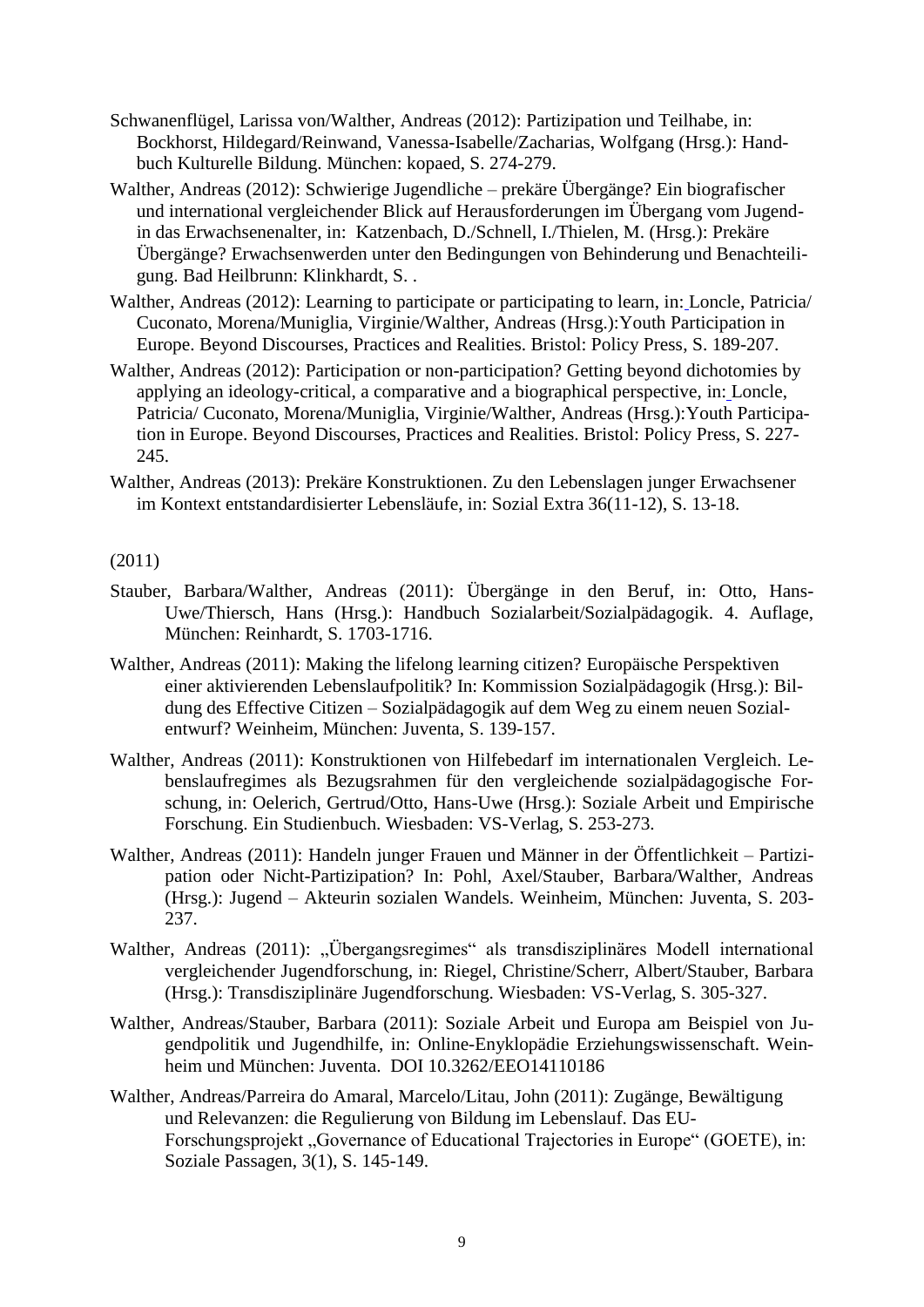# (2010)

Treptow, Rainer/Walther, Andreas (2010): Internationalität und Vergleich in der Sozialen Arbeit, in: Online-Enyklopädie Erziehungswissenschaft. Weinheim und München: Juventa. Online: DOI 10.3262/EEO14100066.

# (2009)

Walther, Andreas (2009): Jugend in Europa: Lebenslagen und Institutionalisierungsweisen im Vergleich, in: Schulze-Krüdener, Jörgen (Hrsg.): Lebensalter und Soziale Arbeit, Band 3: Jugend. Baltmannsweiler: Schneider Verlag Hohengehren, S. 75-98.

# (2008)

Walther, Andreas (2008): Die Entdeckung der jungen Erwachsenen: eine neue Lebensphase oder die Entstandardisierung des Lebenslaufs? In: Rietzke, Tim/Galuske, Michael (Hrsg.) (2008): Lebensalter und Soziale Arbeit, Band 4: Junges Erwachsenenalter. Baltmannsweiler: Schneider Verlag Hohengehren, S. 10-36.

# (2007)

- Pohl, Axel/Stauber, Barbara/Walther, Andreas (2007): Sozialpädagogik des Übergangs und Integrierte Übergangspolitik, in: Stauber, Barbara/Pohl, Axel/Walther, Andreas (Hrsg.): Subjektorientierte Übergangsforschung. Rekonstruktion und Unterstützung biografischer Übergänge junger Erwachsener. Weinheim und München: Juventa, S. 201-227.
- Stauber, Barbara/Walther, Andreas (2007): Subjektorientierte Übergangsforschung: methodologische Perspektiven, in: Stauber, Barbara/Pohl, Axel/Walther, Andreas (Hrsg.): Subjektorientierte Übergangsforschung. Rekonstruktion und Unterstützung biografischer Übergänge junger Erwachsener. Weinheim und München: Juventa, S. 41-65.
- Thiel, Ansgar/Walther, Andreas/Seiberth, Klaus/Johler, Reinhard (2007): Europa und seine Fremden – Migration, Integration und die Gestaltung kultureller Vielfalt, in: Johler, Reinhard/Thiel, Ansgar/Schmid, Josef/Treptow, Rainer (Hrsg.): Europa und seine Fremden. Die Gestaltung kultureller Vielfalt als Herausforderung, Bielefeld: transcript, S. 13-27.
- Walter, Sibylle/Walther, Andreas (2007): "Context matters": Anforderungen, Risiken und Spielräume im deutschen Übergangssystem, in: Stauber, Barbara/Pohl, Axel/Walther, Andreas (Hrsg.): Subjektorientierte Übergangsforschung. Rekonstruktion und Unterstützung biografischer Übergänge junger Erwachsener. Weinheim und München: Juventa, S. 65-97.
- Walther, Andreas (2007): Active Participation of Young People in their Transitions to Work, in: Heimgartner, Arno (Hrsg.): Face of Research on European Social Development. Community Work, Cicil Society and the Professionalisation of Social Work, Wien: LiT, S. 57-73.
- Walther, Andreas (2007): Educated, (un)employed, activated, included "participated"? Contradictions in supporting young people in their transitions to work, in: Colley, Helen/Boetzelen, Philipp/Hoskins, Bryony/Parveva, Theodora (Hrsg.): Social inclusion and young people: breaking down the barriers. Strasbourg: Council of Europe Publishing, S. 101-115.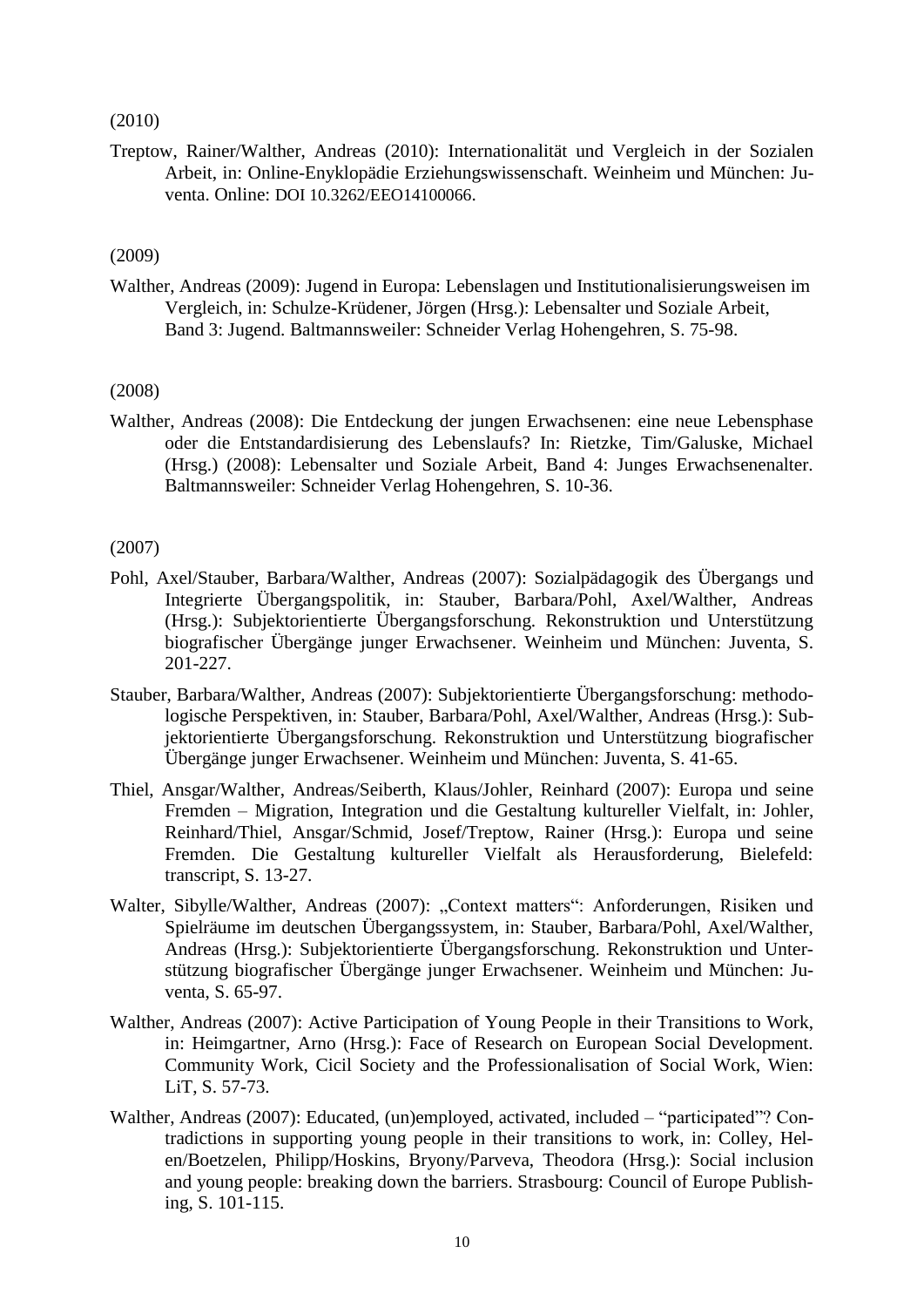- Walther, Andreas/Pohl, Axel (2007): Jóvenes desfavorecidos en Europa: Constelaciones y respuestas politicas. A modo de conclusiones, in : Revista de Estudios de Juventud, No. 77, S. 155-173.
- Walther, Andreas/Stauber, Barbara (2007): Übergänge in Lebenslauf und Biographie. Vergesellschaftung und Modernisierung aus subjektorientierter Perspektive, in: Stauber, Barbara/Pohl, Axel/Walther, Andreas (Hrsg.): Subjektorientierte Übergangsforschung. Rekonstruktion und Unterstützung biografischer Übergänge junger Erwachsener. Weinheim und München: Juventa, S. 19-41.
- Walther, Andreas/Walter, Sibylle./Pohl, Axel (2007): "Du wirst echt in eine Schublade gesteckt ..." Junge Frauen im Übergangssystem zwischen Wahlbiographie und Cooling-Out, in: Stauber, Barbara/Pohl, Axel/Walther, Andreas (Hrsg.): Subjektorientierte Übergangsforschung. Rekonstruktion und Unterstützung biografischer Übergänge junger Erwachsener. Weinheim und München: Juventa, S. 97-129.

# (2006)

- Biggart, Andy/Walther, Andreas (2006): Coping with Yo-yo-Transitions: Young Adults Struggle for Support, between Family and State in Comparative Perspective, in: Leccardi, C./Ruspini, E. (Hrsg.): A New Youth? Young People, Generations and Family Life, Aldershot: Ashgate, S. 41-62.
- Cuconato, Morena/Hayes, Amanda/Lenzi, Gabriele/Walther, Andreas (2006): 'Soft' and 'Hard' Policy Measures for Young People, in: Walther, A./du Bois-Reymond, M./Biggart, A. (Hrsg.): Participation in transition. Motivation of young people for working and learning across Europe, Frankfurt/Main u.a.: Peter Lang, S. 65-83.
- Pohl, Axel/Stauber, Barbara/Walther, Andreas: Zur Bedeutung informeller und partizipativer Lernprozesse für die Übergänge junger Erwachsener in die Arbeit, in: Tully, Claus J. (Hrsg.): Lernen in flexibilisierten Welten, Weinheim/München: Juventa, S. 183-201.
- Pohl, Axel/Walther, Andreas (2006): Benachteiligtenförderung: Lernen von Europa. Expertise für das Good Practice Center zur Förderung von Benachteiligten in der beruflichen Bildung. Bonn: Bundesinstitut für berufliche Bildung [\(http://www.good](http://www.good-practice.de/expertise_europa.pdf)[practice.de/expertise\\_europa.pdf\)](http://www.good-practice.de/expertise_europa.pdf).
- Pohl, Axel/Walther, Andreas (2006): Benachteiligte Jugendliche in Europa, in: Aus Politik und Zeitgeschichte. Beilage zur Wochenzeitung Das Parlament, B 47/2006, S. 26-36 [\(http://www.bpb.de\)](http://www.bpb.de/).
- Stauber, Barbara/Walther, Andreas (2006): Motivational Careers in Transitions: expectations, experiences and changes, in: Walther, Andreas/du Bois-Reymond, Manuela/Biggart, Andy (Hrsg.): Participation in transition. Motivation of young people for working and learning across Europe, Frankfurt/Main u.a.: Peter Lang, S. 127-153.
- Walther, Andreas (2006): Schwierige Übergänge: die biographische Perspektive junger Frauen und Männer, in: Friedrich-Ebert-Stiftung (Hrsg.): Übergänge zwischen Schule und Beruf und darauf bezogene Hilfesysteme in Deutschland, Bonn: Friedrich-Ebert-Stiftung, S. 37-48.
- Walther, Andreas (2006): Von der Jugendberufshilfe zu einer , Sozialpädagogik des Übergangs'? International vergleichende Perspektiven einer Integrierten Übergangspolitik jenseits des deutschen Entwicklungspfads von Bismarck bis Hartz, in: Schweppe, C./Sting, S. (Hrsg.): Sozialpädagogik im Übergang. Neue Herausforderungen für Disziplin, Profession und Ausbildung. Weinheim/München: Juventa, S. 205-221.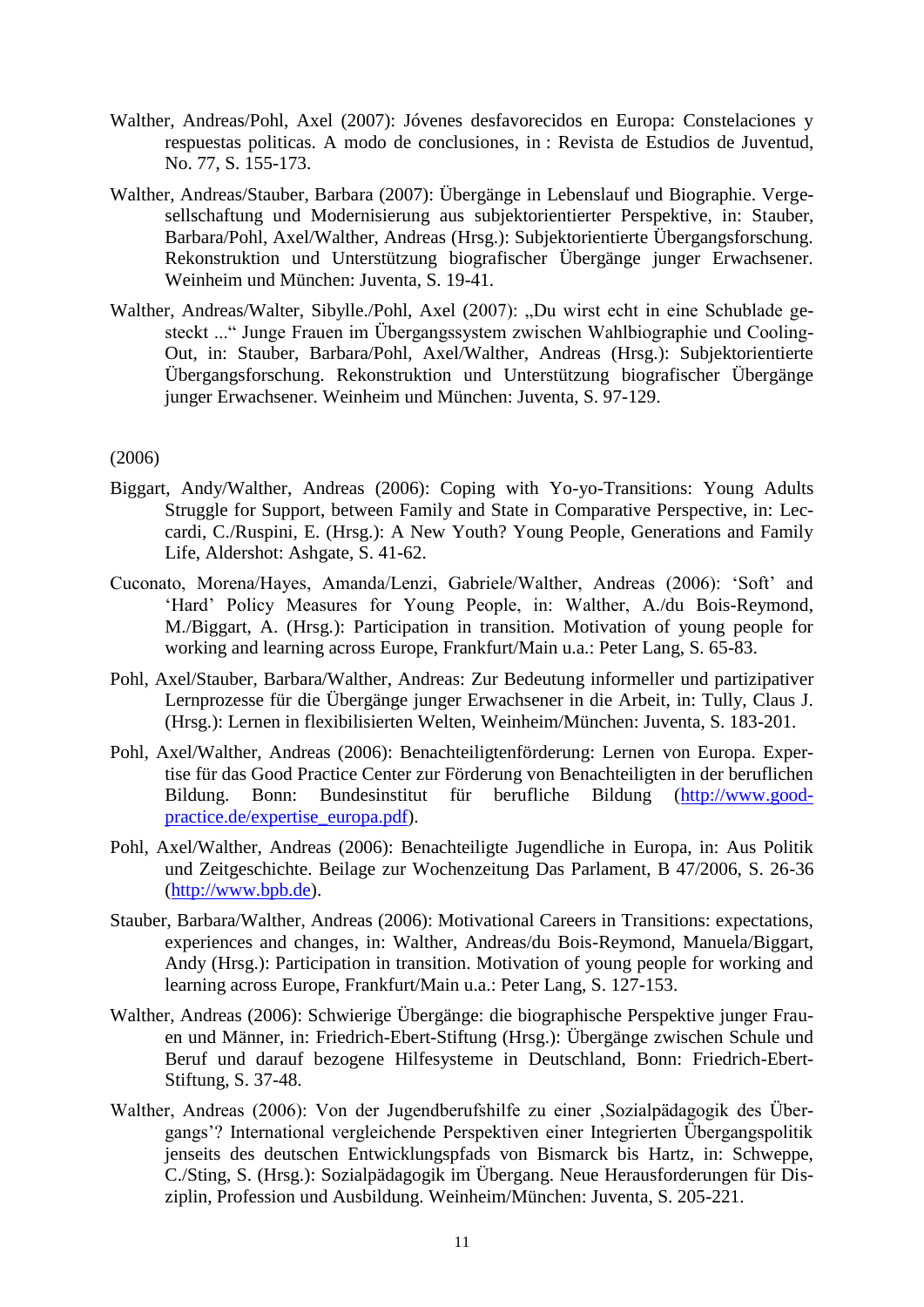- Walther, Andreas (2006): Regulating Youth Transitions: trends, dilemmas and variations across different 'regimes' in Europe, in: Walther, Andreas/du Bois-Reymond, Manuela/Biggart, Andy (Hrsg.): Participation in transition. Motivation of young people for working and learning across Europe, Frankfurt/Main u.a.: Peter Lang, S. 43-65.
- Walther, Andreas/du Bois-Reymond, Manuela/Biggart, And (2006): Learning, Motivation and Participation in Youth Transitions: theoretical perspectives, in dies. (Hrsg.): Participation in transition. Motivation of young people for working and learning across Europe, Frankfurt/Main u.a.: Peter Lang, S. 21-43.
- Walther, Andreas/Pohl, Axel/Burgess, Paul (2006): Potentials of Participation for Citizenship and Social Inclusion, in: Walther, Andreas/du Bois-Reymond, Manuela/Biggart, Andy (Hrsg.): Participation in transition. Motivation of young people for working and learning across Europe, Frankfurt/Main u.a.: Peter Lang, S. 205-225.

# (2005)

- Pohl, Axel/Stauber, Barbara/Walther, Andreas (2005): Ohne doppelten Boden, aber mit Netz? Informelle Netzwerke junger Frauen und Männer beim Übergang in die Arbeit, ihre Voraussetzungen und sozialpädagogische Möglichkeiten sie zu stärken, in: Bauer, Petra/Otto, Ulrich (Hrsg.): Mit Netzwerken professionell zusammenarbeiten, Tübingen: DGVT-Verlag, S. 299-333.
- Walther, Andreas (2005): Partizipation als Weg aus dem Aktivierungsdilemma? Perspektiven subjektorientierter Unterstützung junger Frauen und Männer im Übergang in die Arbeit im internationalen Vergleich, in: Dahme, Hans-Jürgen/Wohlfahrt, Norbert (Hrsg.): Aktivierende Soziale Arbeit. Konzepte – Handlungsfelder – Fallbeispiele, Hohengehren, S. 44-58.
- Walther, Andreas (2005): Motivation junger Frauen und Männer beim Übergang in die Arbeit, in: Jugend-Beruf-Gesellschaft 2/2005, S. 88-95.
- Walther, Andreas (2005): Was brauchen Jugendliche, um sich zu integrieren? In: Schlag, Thomas/Lallinger, Manfred/Fitzner, Thilo (Hrsg.): Von der Schule ... in den Beruf. Berufliche Bildung und Integration junger Menschen. Bad Boll: edition akademie, S. 26-46.
- Walther, Andreas (2005): Risks and Responsibilities? The Individualisation of Youth Transitions and the Ambivalence between Participation and Activation in Europe, in: Social Work & Society, Vol. 3, No. 1 (online-journal: [www.socwork.net\)](http://www.socwork.net/).
- Walther, Andreas (2005): Individualizacija transizije mladih v zaposlitev ter ambivalentnost med participacijo in aktivacijo v Evropi, in: Socialna pedagogika, Vol. 9, No. 4, S. 371-391. (in slowenischer Sprache)

#### (2004)

- Stauber, Barbara/Walther, Andreas (2004): Übergangsforschung aus soziologischer Perspektive: die Entstandardisierung von Übergängen im Lebenslauf junger Erwachsener, in: Schumacher, Eva (Hrsg.): 'Übergänge' in Schule und Ausbildung. Gesellschaftliche, subjektive und pädagogische Relevanzen, Stuttgart: Klinkhardt, S. 47-69.
- Stauber, Barbara/Walther, Andreas (2004): From education to learning? Young people constructing their biographies in the context of de-standardised transition between youth and adulthood, in: Bechmann Jensen, Torben (Hrsg.): The European Villager. Fest-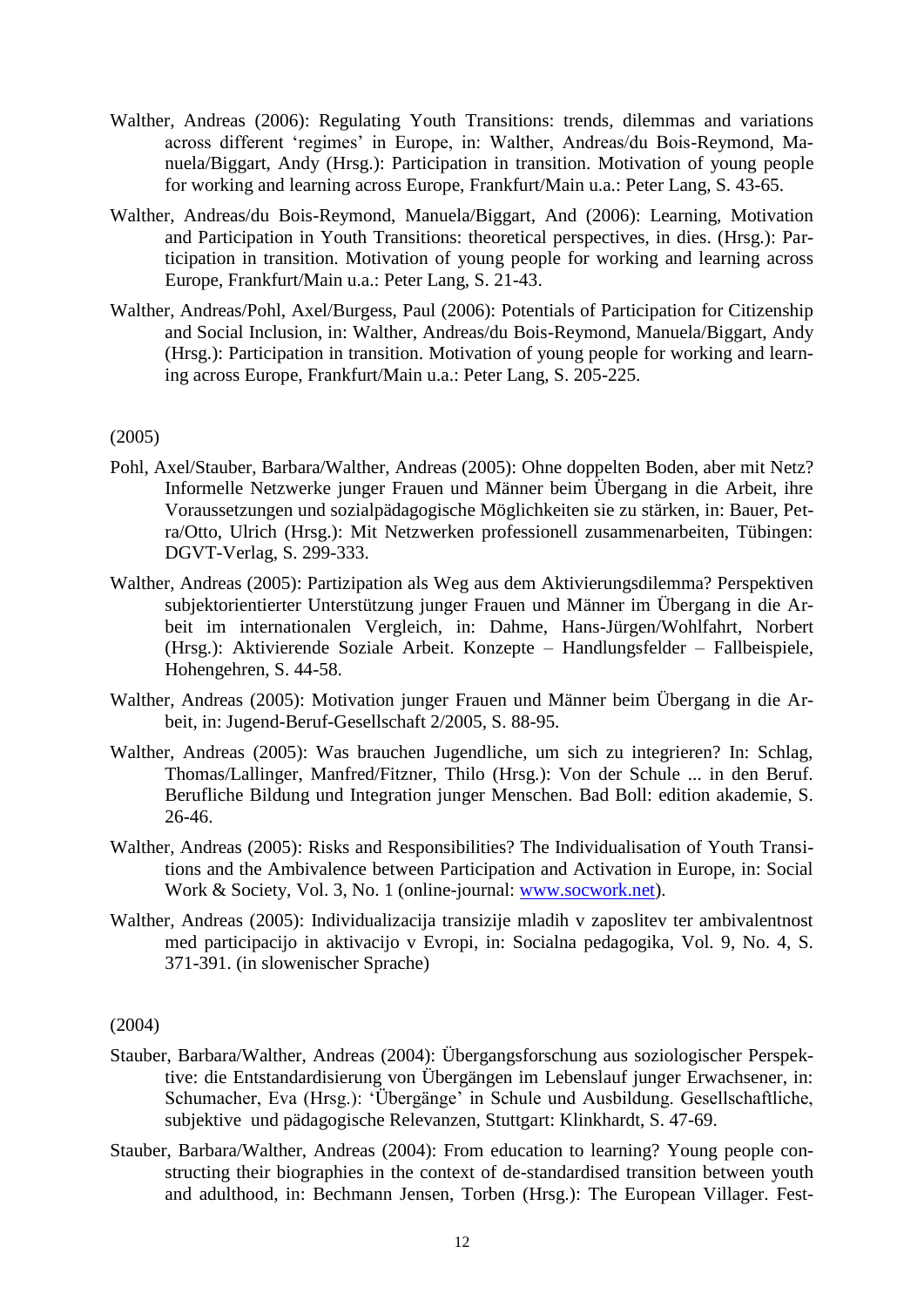schrift Sven Mørch, Copenhagen: Psychological Institute, University of Copenhagen, S. 53-77.

- Walther, Andreas (2004): Dilemas de las políticas de transición : discrepancias de las perspectivas de los jovenes y de las instituciones, in: López Blasco, Andreu/Walther, Andreas (Hrsg.): Políticas de Juventud en Europa – un contexto de flexibilidad e incertidumbre. Revista de estudios DE JUVENTUD No 65, S. 133-149.
- Walther, Andreas (2004): Bewältigung von Übergängen in Arbeit. Potenziale der Partizipation und des informellen Lernens, in: DISKURS, Vol. 14, No. 2, S. 20-28.

(2003)

- Walther, Andreas (2003): Introduction: Young people and the contradictions of inclusion, in: López Blasco, Andreu/McNeish, Wallace/Walther, Andreas (Hrsg.): Young people and the contradictions of inclusion: Integrated Transition Policies in Europe. Bristol: Policy Press, S. 1-17.
- Walther, Andreas (2003): Empowerment or , cooling-out'? Dilemmas and contradictions of Integrated Transition Policies, in: López Blasco, Andreu/McNeish, Wallace/Walther, Andreas (Hrsg.) Young people and the contradictions of inclusion: Integrated Transition Policies in Europe. Bristol: Policy Press, S. 183-205.
- Walther, Andreas (2003): Aktivierung: Varianten zwischen Erpressung und Empowerment. Für eine Erweiterung des Diskurses zum aktivierenden Sozialstaat in vergleichender Perspektive, in: neue praxis 3+4/2003, S. 288-306.
- Walther, Andreas (2003): Junge Erwachsene und die Bedeutung von Spielräumen beim Übergang in die Arbeit, in: LISU (Hrsg.): Regionale Ermöglichungsstrukturen in Europa. Netzwerke und Kompetenzentwicklung junger Erwachsener, Berlin: AGBW, S. 31-53.

#### (2002)

- Biggart, Andy/Cuconato, Morena/Furlong, Andy/Lenzi, Gabriele/Stauber, Barbara/Tagliaventi, Maria Teresa (2002): Misleading Trajectories between Flexibilisation and Standardisation – Great Britain, Italy and West Germany, in: Walther, Andreas/Stauber, Barbara u.a. (Hrsg.): Misleading Trajectories – Integration Policies for Young Adults in Europe. Opladen: Leske+Budrich 2002, S. 44-66.
- Bois-Reymond, Manuela du/Cuconato, Morena/Lenzi, Gabriele/López Blasco, Andreu/Stauber, Barbara/Walther, Andreas (2002): Integrated Transition Policies, in: Walther, Andreas/Stauber, Barbara u.a. (Hrsg.): Misleading Trajectories – Integration Policies for Young Adults in Europe. Opladen: Leske & Budrich, S. 153-181.
- EGRIS (European Group for Integrated Social Research) (2002): Leading or Misleading Trajectories? Concepts and Perspectives, in: Walther, Andreas/Stauber, Barbara u.a. (Hrsg.): Misleading Trajectories – Integration Policies for Young Adults in Europe. Opladen: Leske & Budrich, S. 117-153.
- Stauber, Barbara/Walther, Andreas (2002): Junge Erwachsene, in: Schröer, Wolfgang/Struck, Norbert/Wolff, Mechthild (Hrsg.): Handbuch Kinder- und Jugendhilfe, Weinheim/München: Juventa, S.113-147.
- Stauber, Barbara/Walther, Andreas (2002): Yoyo's at work ein europäisch-vergleichender Blick auf Handlungsspielräume junger Frauen und Männer, in: neue praxis 3/2002, S. 268-285.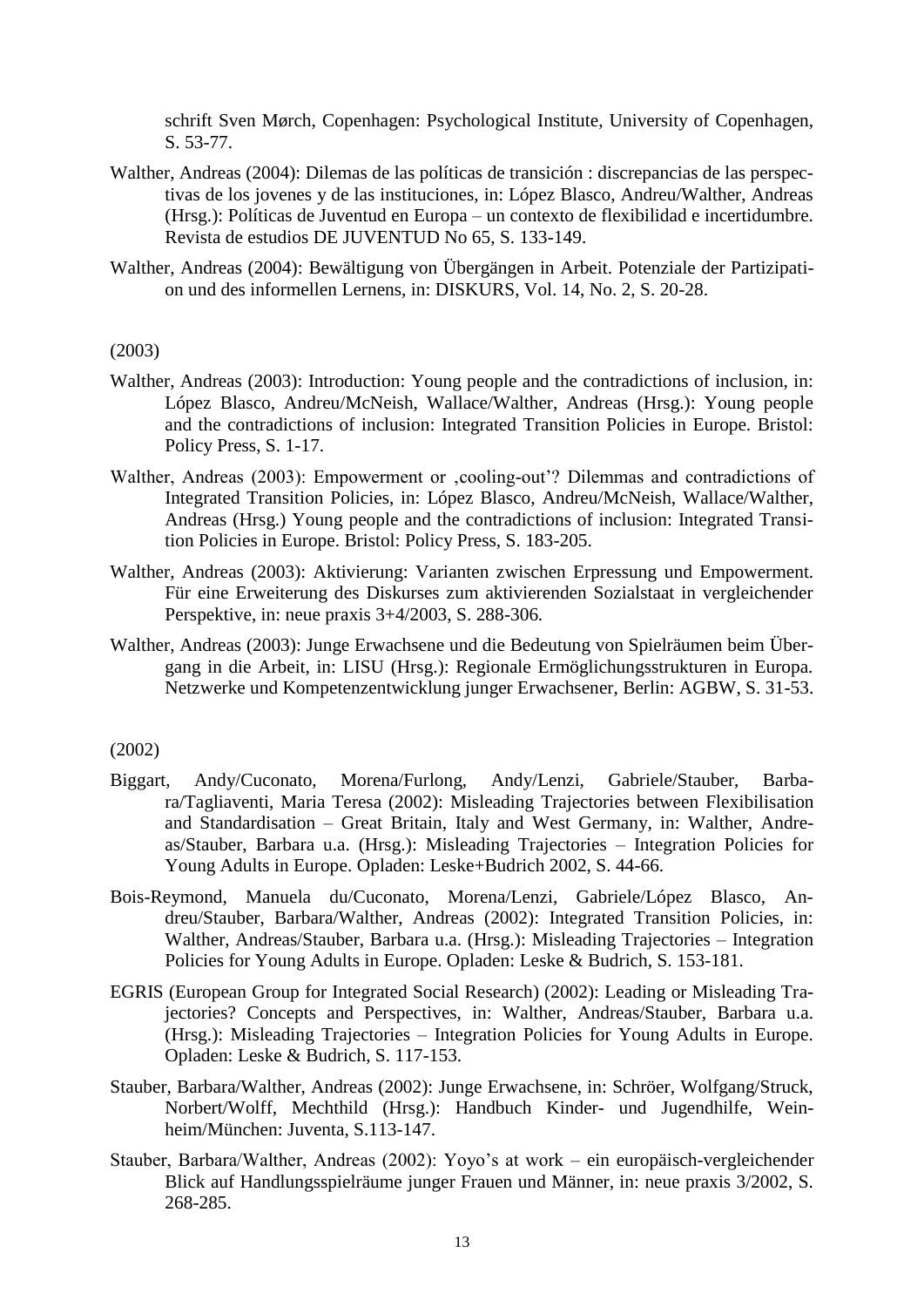- Stauber, Barbara/Walther, Andreas (2002): Young Adults in Europe Transitions, Policies and Social Change, in: Walther, Andreas/Stauber, Barbara u.a. (Hrsg.): Misleading Trajectories – Integration Policies for Young Adults in Europe. Opladen: Leske & Budrich 2002, S. 11-27.
- Walther, Andreas (2002): Jugendhilfe und Europa, in: Schröer, Wolfgang/Struck, Norbert/Wolff, Mechthild (Hrsg.): Handbuch Kinder- und Jugendhilfe, Weinheim/München: Juventa, S. 1139-1161.
- Walther, Andreas (2002): The Diversity of National Transition Systems, in: Walther, Andreas/Stauber, Barbara u.a. (Hrsg.): Misleading Trajectories – Integration Policies for Young Adults in Europe. Opladen: Leske & Budrich 2002, S. 27-43.

#### (2001)

- Walther, Andreas (2001): Hauptsache unterkommen? Eine europäisch-vergleichende Analyse institutioneller Ausgrenzungsrisiken beim Übergang junger Erwachsener in die Arbeit, in: DISKURS 2/2001, S. 35-41.
- Walther, Andreas (2001): ,Benachteiligung': zum Umgang mit Ausgrenzungsrisiken junger Frauen und Männer in Europa, in: WSI-Mitteilungen 12/2001, S. 735-743.
- Walther, Andreas (2001): Theater statt Arbeit? Darstellende Künste als Empowerment im Übergang in die Arbeit, in: Gropper, E./Jenter, A. (Hrsg.): Statt Ausgrenzung und Gewalt – HALT! Für Kinder und Jugendliche. Stuttgart: ajs, S. 121-133.

## (2000)

- Crewe, Jimmy/Walther, Andreas (2000): Theater statt Arbeit? Empowerment und soziale Integration durch darstellende Künste, in A. Pohl and S. Schneider (Hrsg..) Sackgassen - Umleitungen -Überholspuren? Ausgrenzungsrisiken und neue Perspektiven im Übergang in die Arbeit, Tübingen: Neuling, S. 177-187.
- Stauber, Barbara/Walther, Andreas (2000): Selektion und Cooling-Out durch das Benachteiligungsprinzip, in A. Pohl and S. Schneider (Hrsg.) Sackgassen - Umleitungen - Überholspuren? Ausgrenzungsrisiken und neue Perspektiven im Übergang in die Arbeit, Tübingen: Neuling, S. 17-35.
- Walther, Andreas (2000): Erweiterung der Spielräume beim Übergang in die Arbeit durch darstellende Künste und Existenzgründung – Anregungen aus Großbritannien und Italien, in: Landeshauptstadt Dresden, Jugendamt/Friedrich-Ebert-Stiftung (Hrsg.) Lebenswelten und Arbeit, Dokumentation des Ersten Forums Jugendberufshilfe, 27.-29. Mai 1999, S. 126-144.
- Walther, Andreas (2000/2001): "Erstmal ausprobieren" Darstellende Künste und selbständige Arbeit als Optionen für junge Erwachsene beim Übergang in die Arbeit, Teil 1und 2 in: Forum für Kinder- und Jugendarbeit, 4/2000, S. 52-61 sowie 1/2001, S. 41-47.

(1999)

Du Bois-Reymond, Manuela/Walther, Andreas (1999) : Lifelong Learning between ,Want' and ,Must'. Contradictions of the Learning Society, in: Walther, a., Stauber, B.